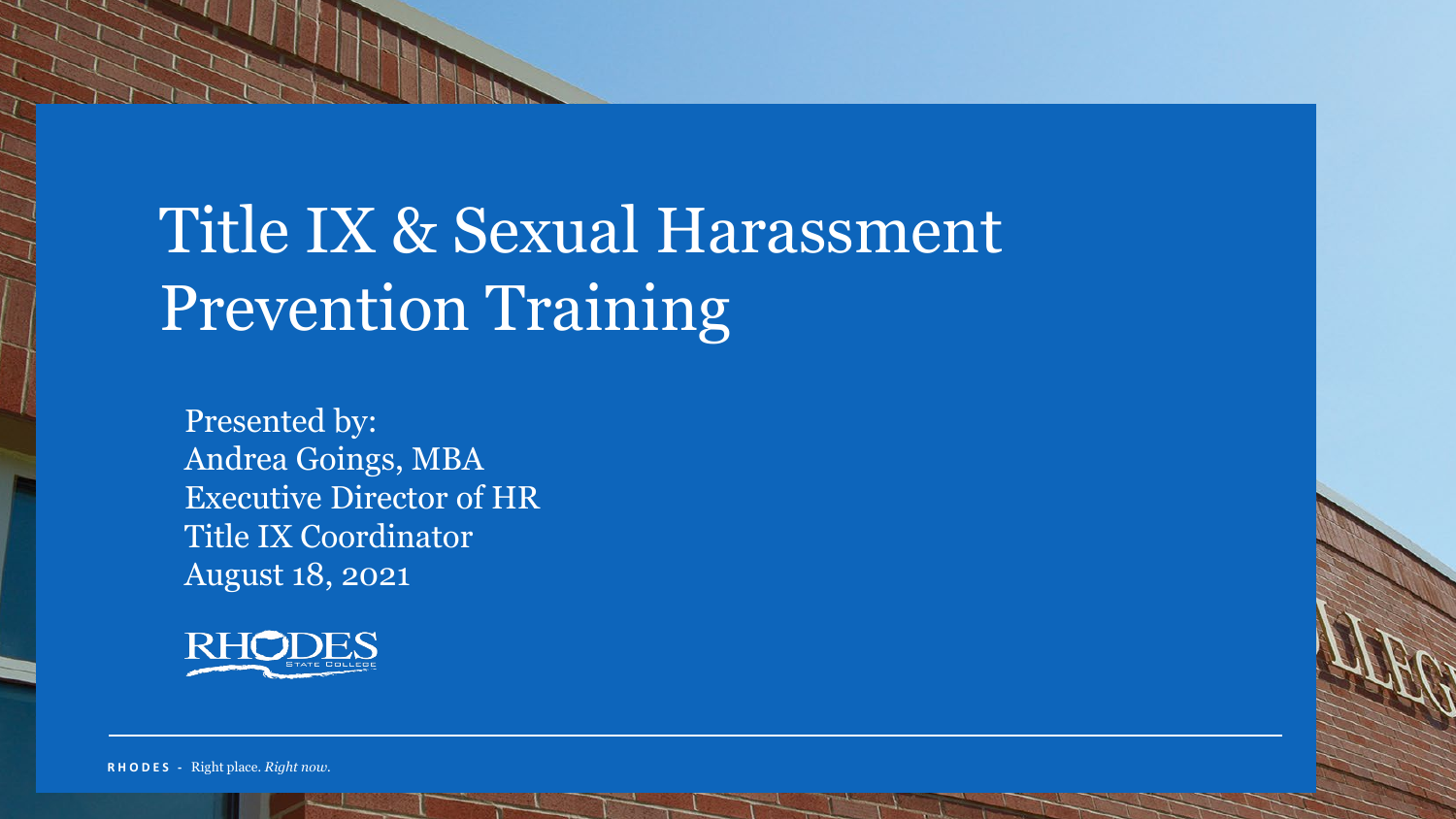### **Definition**

*"No person in the United States shall, on the basis of sex, be excluded from participation in, be denied the benefits of, or be subjected to discrimination under any educational program or activity receiving federal financial assistance."*

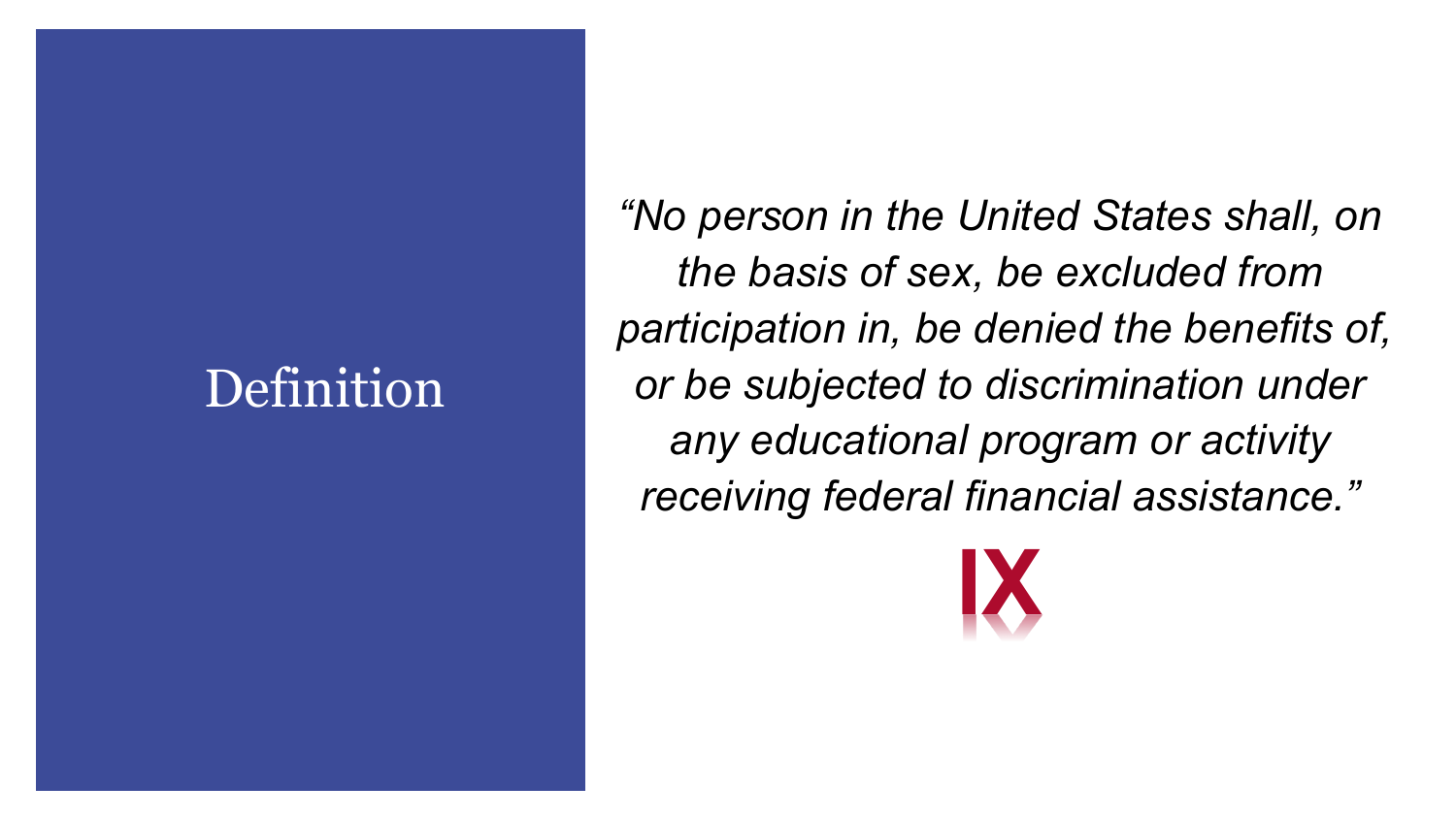### Terms & Definitions:

- **Sexual Harassment:** Umbrella category including the offenses of sexual harassment, sexual assault, stalking, dating violence and domestic violence.
- **Complainant:** An individual who is alleged to be the victim of conduct that could constitute sexual harassment based on a protected class; or retaliation for engaging in a protected activity.
- **Respondent:** An individual who has been reported to be the perpetrator of conduct that could constitute sexual harassment, sexual exploitation or retaliation for engaging in a protected activity
- Mandated Reporter: An employee of the college who is obligated by policy to share knowledge, notice, and/or reports of harassment and/or retaliation with the Title IX Coordinator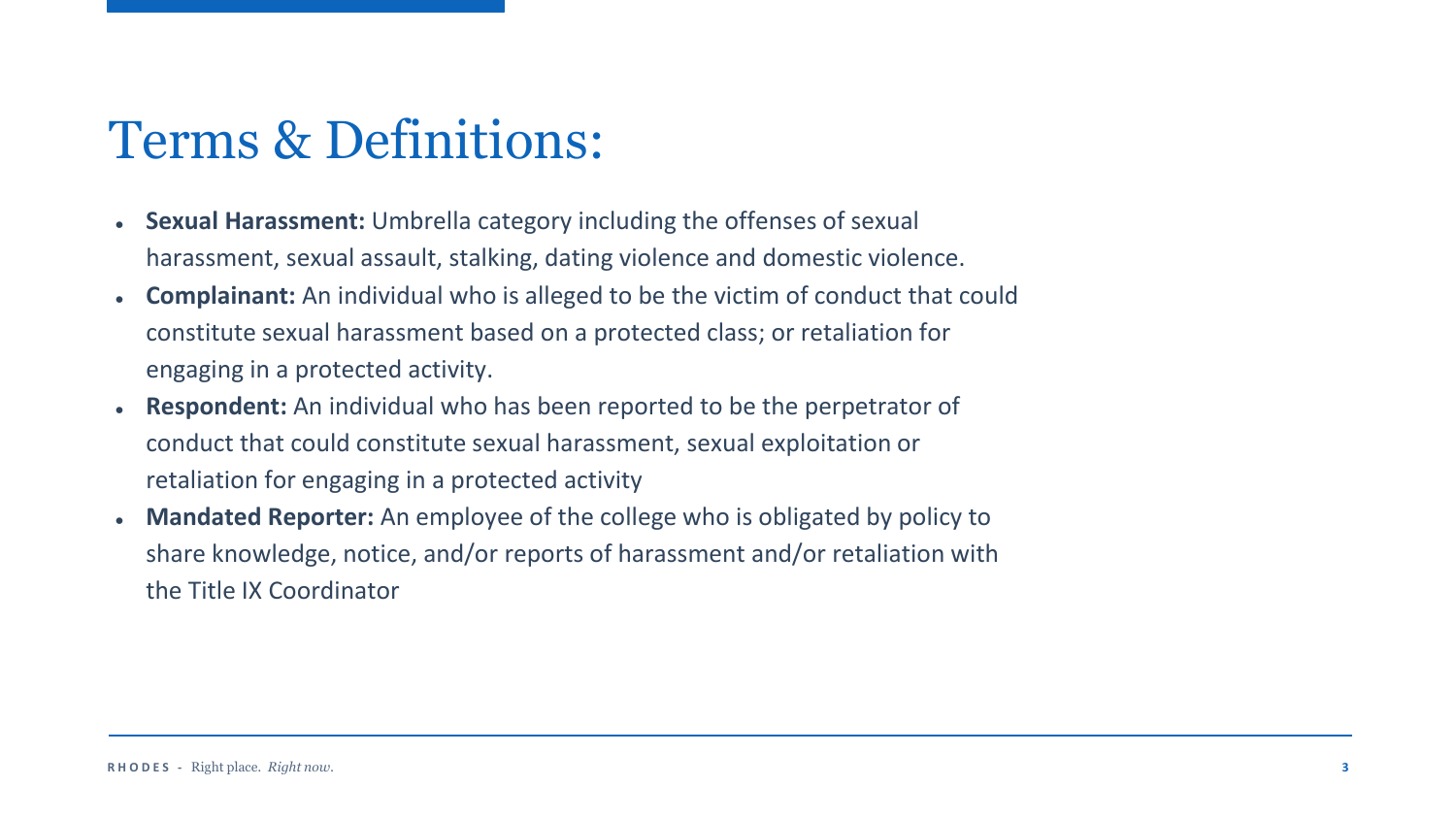### Prohibited Conduct:

- Quid Pro Que
- Hostile Environment
- Sexual Assault
- Dating Violence
- Domestic Violence
- . Stalking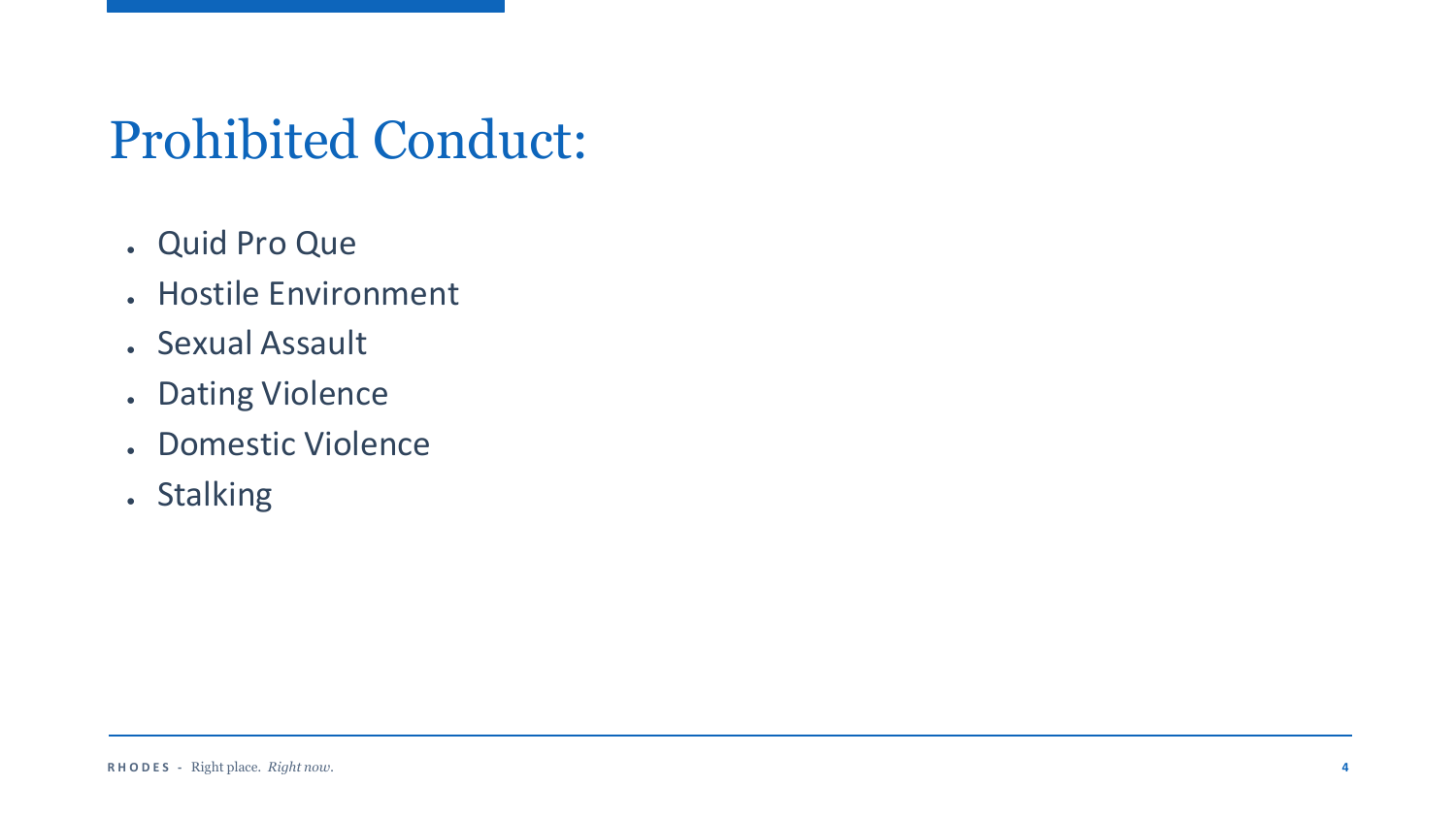### RSC Title IX Team

- **Title IX Coordinator:** Andrea Goings, Executive Director, Human Resources & Title IX Coordinator.
- **Deputy Title IX Coordinator for Students:** Nicole Dittman, Director, Student Engagement & First Year Programs.
- **Deputy Title IX Coordinator for Employees:** Trisha Russell, Associate Executive Director, Human Resources
- **Primary Investigators:** Mark Mathews, Director of Safety & Security & Chad Massie, EMS Coordinator
- **Secondary Investigator:** Edwina Philips, Assistant Professor of Accounting
- **Decision Makers:** Dr. Jeannette Passmore, Dean of Student Affairs & Dr. Eric Mason, Dean of Academic Affairs
- **Advisors:** Dr. Joseph Abbott, Chair of Behavioral & Social Sciences & Patricia Hampshire, Chair, Human **Services**
- **Appeal Decision Makers:** Dr. Brendan Greaney, VP of Enrollment Management & Dr. Antoinette Baldin, Senior Vice President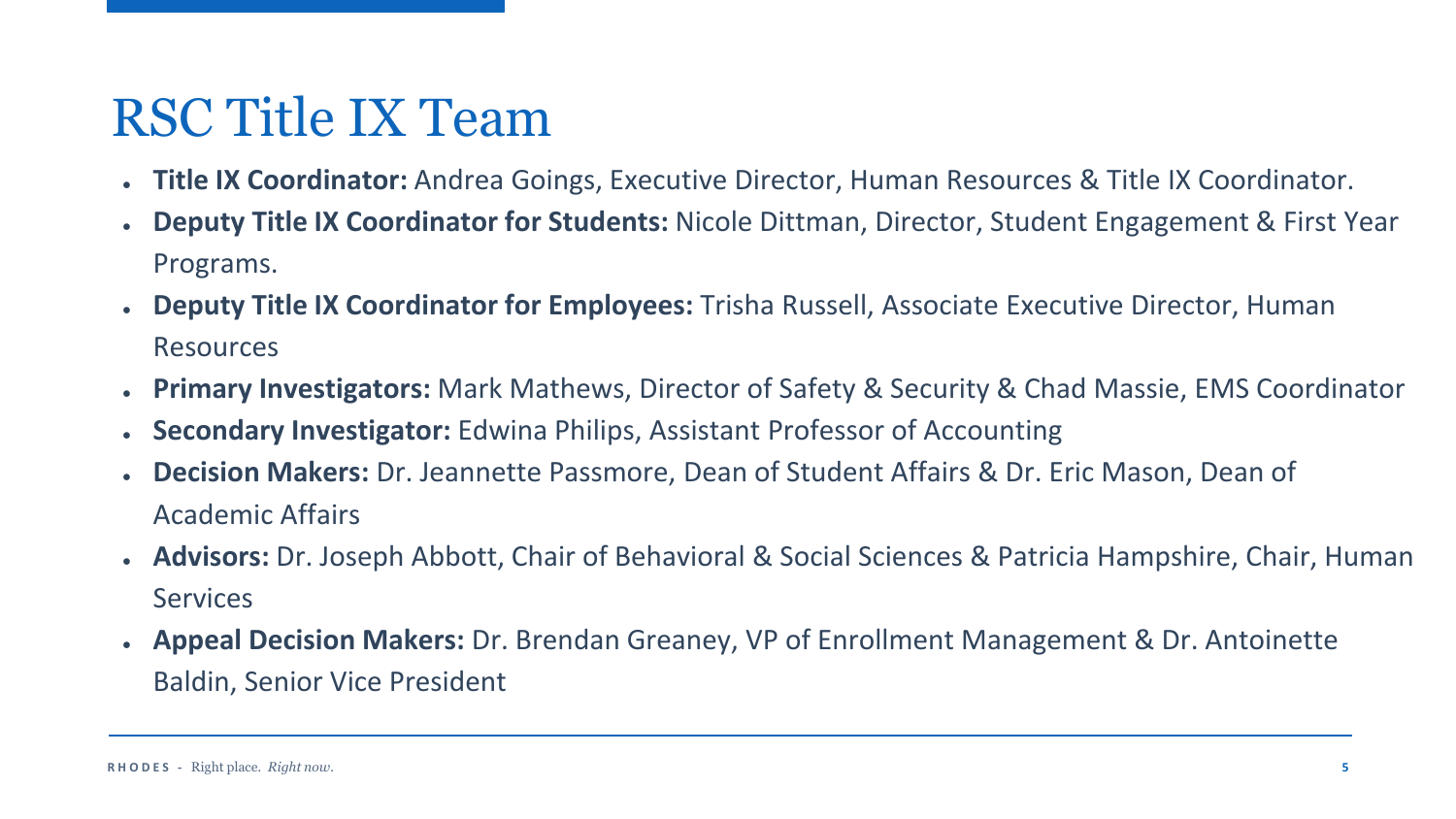# Plan to Prevent & Respond to Campus Violence ALIGN **Societal** Individual **Community Relationship**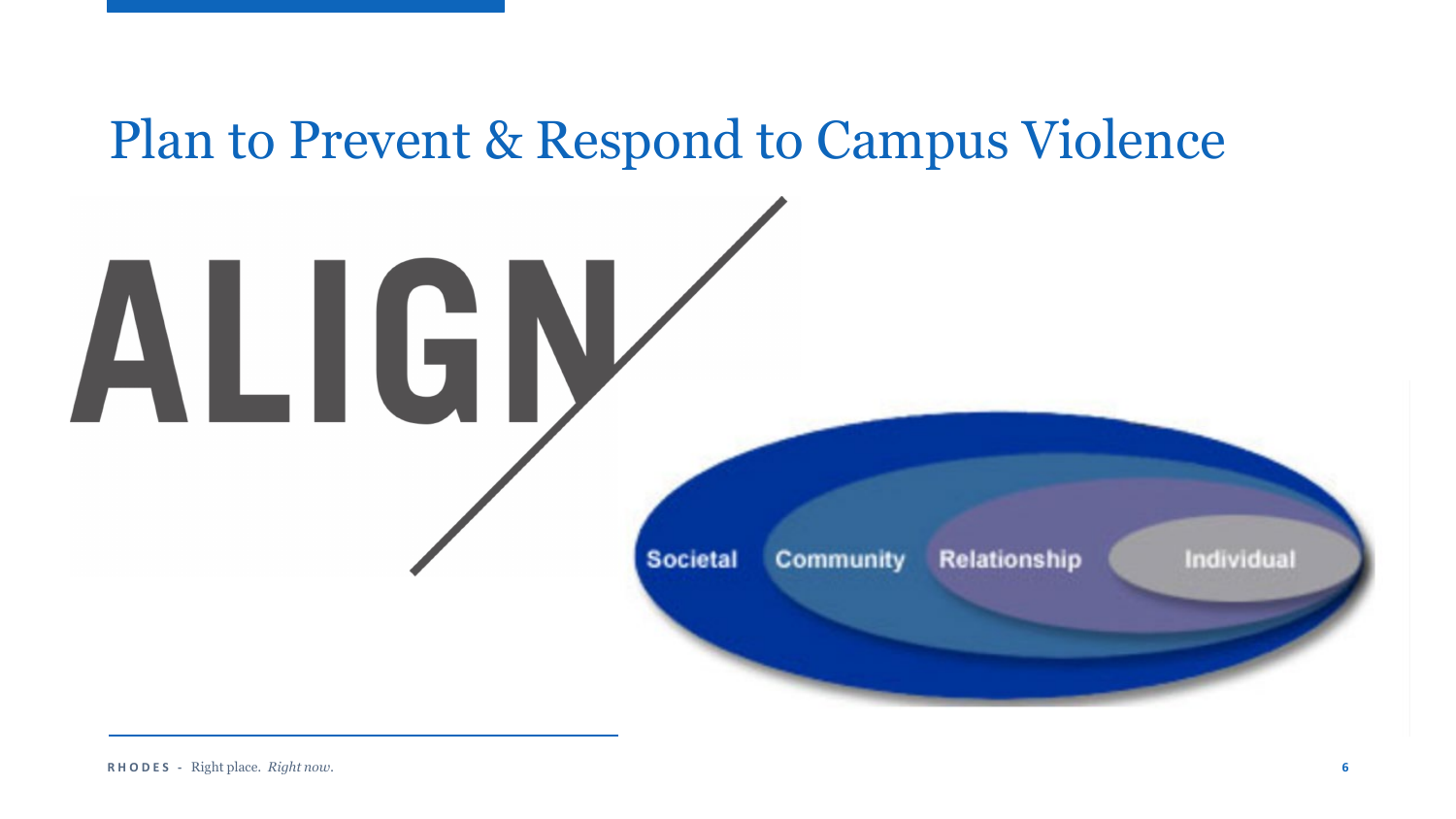### Changing Campus Culture Climate Survey Results

#### • Key Findings:

- Compared to 2018, more students and employees had the opportunity to complete sexual misconduct prevention training in 2021.
- Results from the 2021 climate survey suggest that Rhodes has made progress towards a campus culture that does not tolerate sexual misconduct, especially from the perspective of employees since the last survey in 2018.
- Compared to 2018, Rhodes employees reported greater confidence in the official response to sexual misconduct in 2021.

#### • Action Opportunities:

- Obtain more credible data by increasing student survey participation which could guide decisions about sexual misconduct programs on campus.
- Expand and strengthen sexual misconduct prevention training.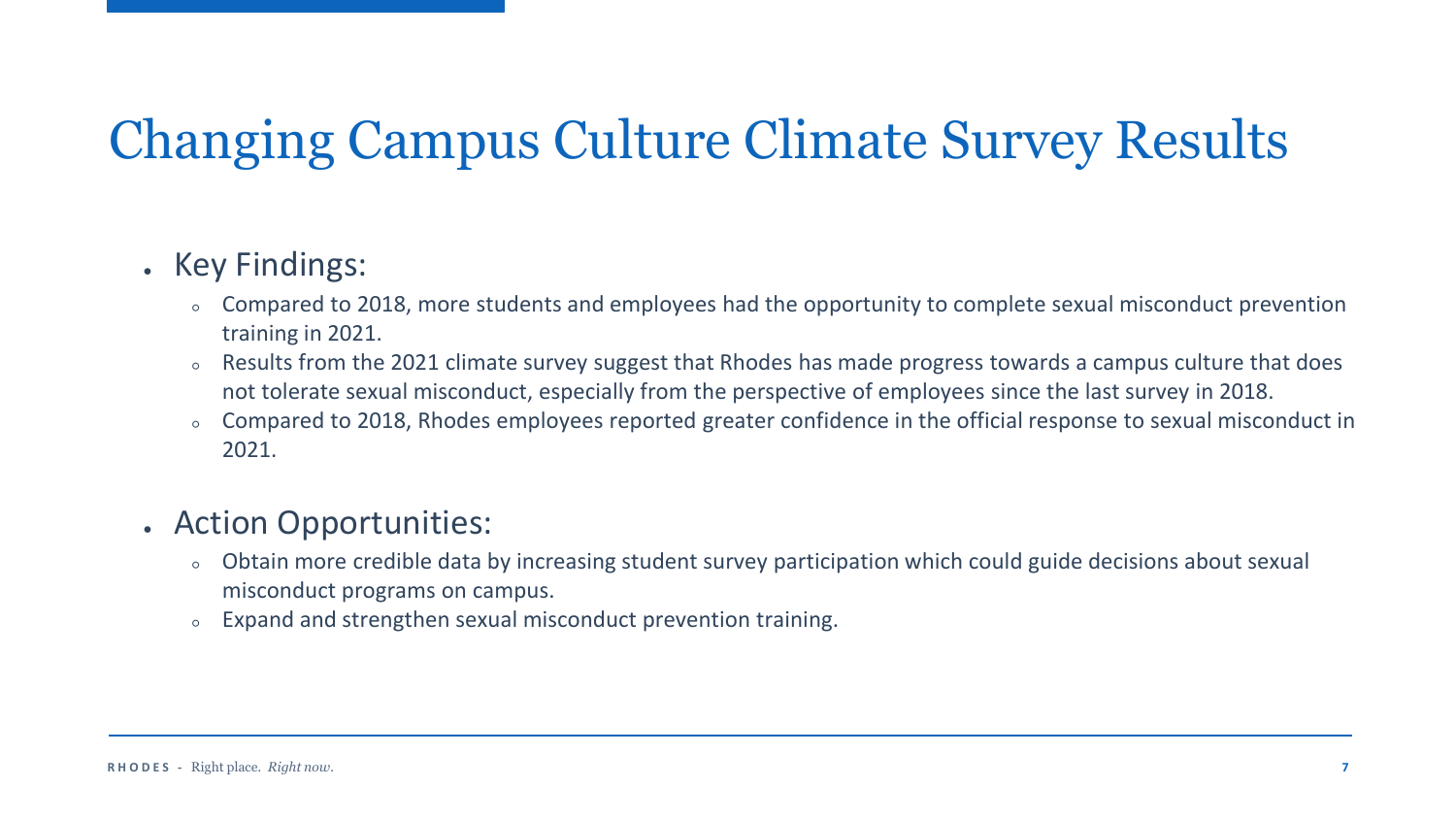#### Prevention – Your Role

- Be an Active Bystander
- Share concerns with Title IX Coordinator or Safety & Security

#### **BE AN ACTIVE BYSTANDER**

Acknowledge the situation. Consider your options. Take action.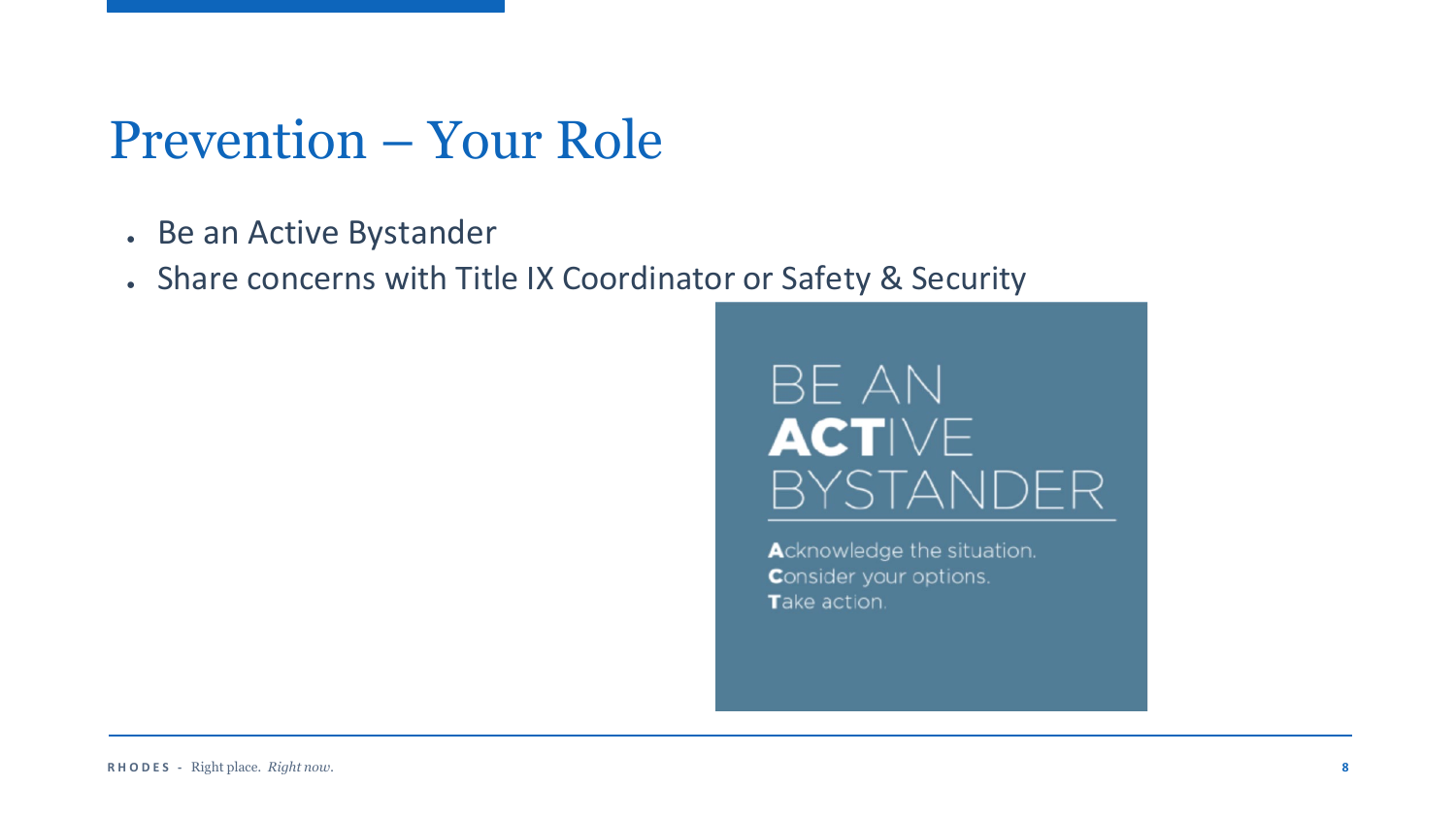### Trauma Informed Response – Your Role

#### **DO:**

- $\vee$  Be transparent about reporting responsibility
- $\lambda$  Assure the student of the privacy of the process and their rights to supportive measures
- $\vee$  Be supportive
- $\vee$  Be a bridge to resources
- $\vee$  Provide student with Title IX contact information
- $\vee$  Make an immediate report to the Title IX

**Coordinator** 

#### **DON'T:**

- × Consider validity
- × Ask inappropriate questions or try to understand what happened
- × Promote silence
- × Discourage reporting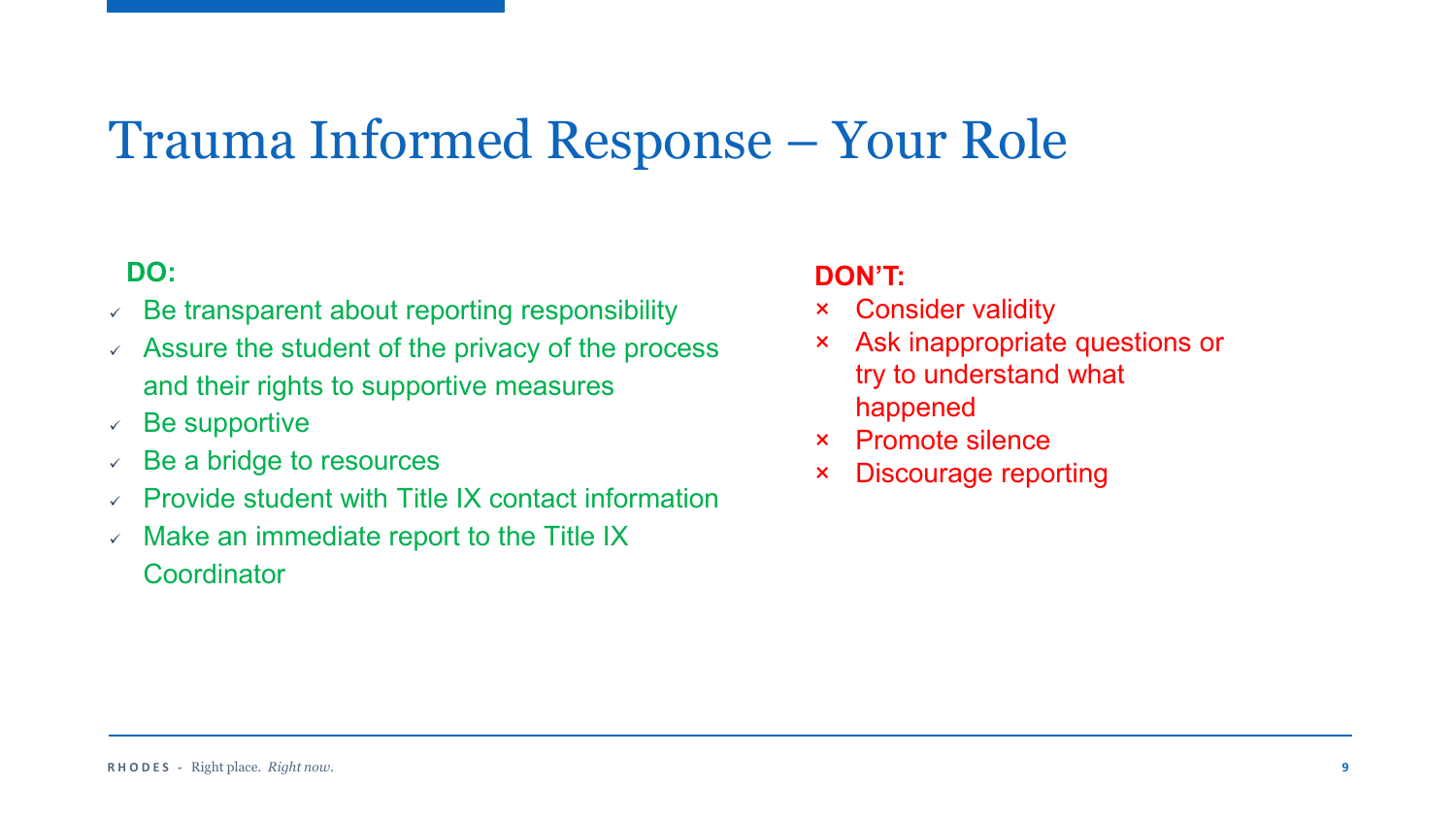### Title IX Training & Programs

#### • Employees

- SafeColleges Online Program upon hire
- General Training during Fall Service Days & Adjunct Orientation
- Role specific training
- Regular Programing (Break the Silence Week, Cookies & Consent, Bystander Intervention Training etc.)



- SafeColleges Online Program upon first semester
- SDE: Sexual Assault Prevention
- Regular Programing (Break the Silence Week, Cookies & Consent, Bystander Intervention Training, etc.)